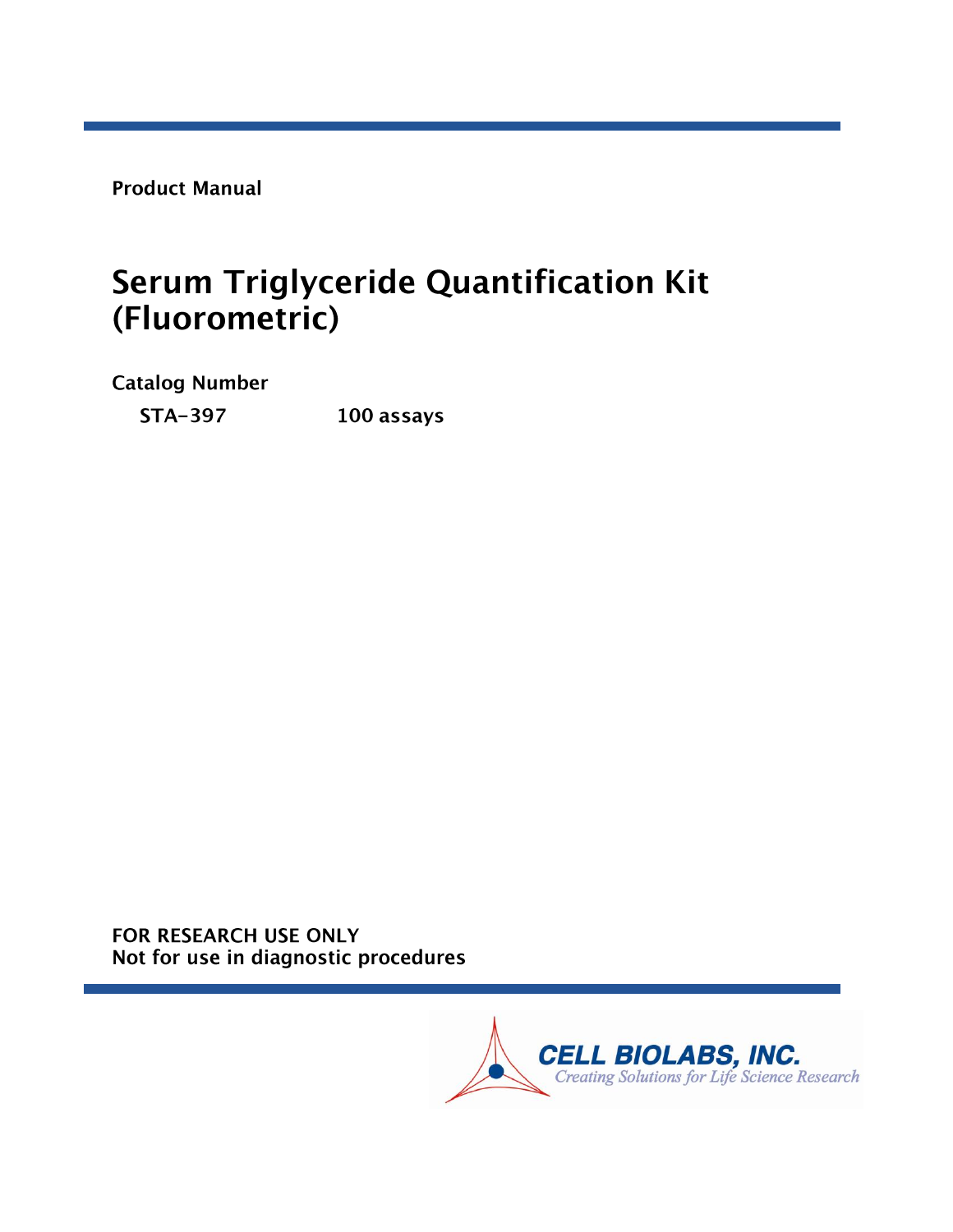#### **Introduction**

Triglycerides (TAG) are a type of lipid in the blood, serving as an energy source and playing a key role in metabolism. Triglycerides are the digestive end product of breaking down dietary fats. Any extra carbohydrates and fats that are not immediately used are chemically converted into triglycerides. In the intestines, secreted enzyme lipases hydrolyse the triglyceride ester bond, yielding glycerol and free fatty acids in a process called lipolysis. Enterocytes then absorb and repackage the fragments with cholesterol to form chylomicrons, a major lipoprotein transport particle. In the liver, hepatic lipases also break down triglycerides to assemble another lipoprotein particle (VLDL) from triglycerides, cholesterol, and apolipoproteins.

Cell Biolabs' Serum Triglyceride Quantification Kit measures triglyceride concentration in serum, plasma, and lysates by a coupled enzymatic reaction system. First, lipase hydrolyzes the triglyceride ester bond, yielding glycerol. The glycerol is then phosphorylated and oxidized, producing hydrogen peroxide which reacts with the kit's Fluorometric Probe (Ex. 530-560 nm/Em. 585-595 nm).

The Serum Triglyceride Quantification Kit is a simple, fluorometric assay that quantitatively measures the amount of triglyceride in plasma, serum, and lysates in a 96-well microtiter plate format. Each kit provides sufficient reagents to perform up to 100 assays, including blanks, triglyceride standards, free glycerol controls and unknown samples. The kit contains a triglyceride standard and has a detection sensitivity limit of  $\sim$ 2 µM (0.2 mg/dL).

## **Related Products**

- 1. STA-241: Human Low Density Lipoprotein
- 2. STA-361: Human ApoAI and ApoB Duplex ELISA Kit
- 3. STA-368: Human ApoB-100 ELISA Kit
- 4. STA-369: OxiSelect™ Human Oxidized LDL ELISA Kit (MDA-LDL Quantitation)
- 5. STA-375: Uric Acid/Uricase Assay Kit
- 6. STA-378: Creatinine Assay Kit
- 7. STA-390: Total Cholesterol Assay Kit
- 8. STA-391: HDL and LDL/VLDL Cholesterol Assay Kit
- 9. STA-396: Serum Triglyceride Quantification Kit (Colorimetric)
- 10. STA-398: Free Glycerol Assay Kit (Colorimetric)
- 11. STA-399: Free Glycerol Assay Kit (Fluorometric)

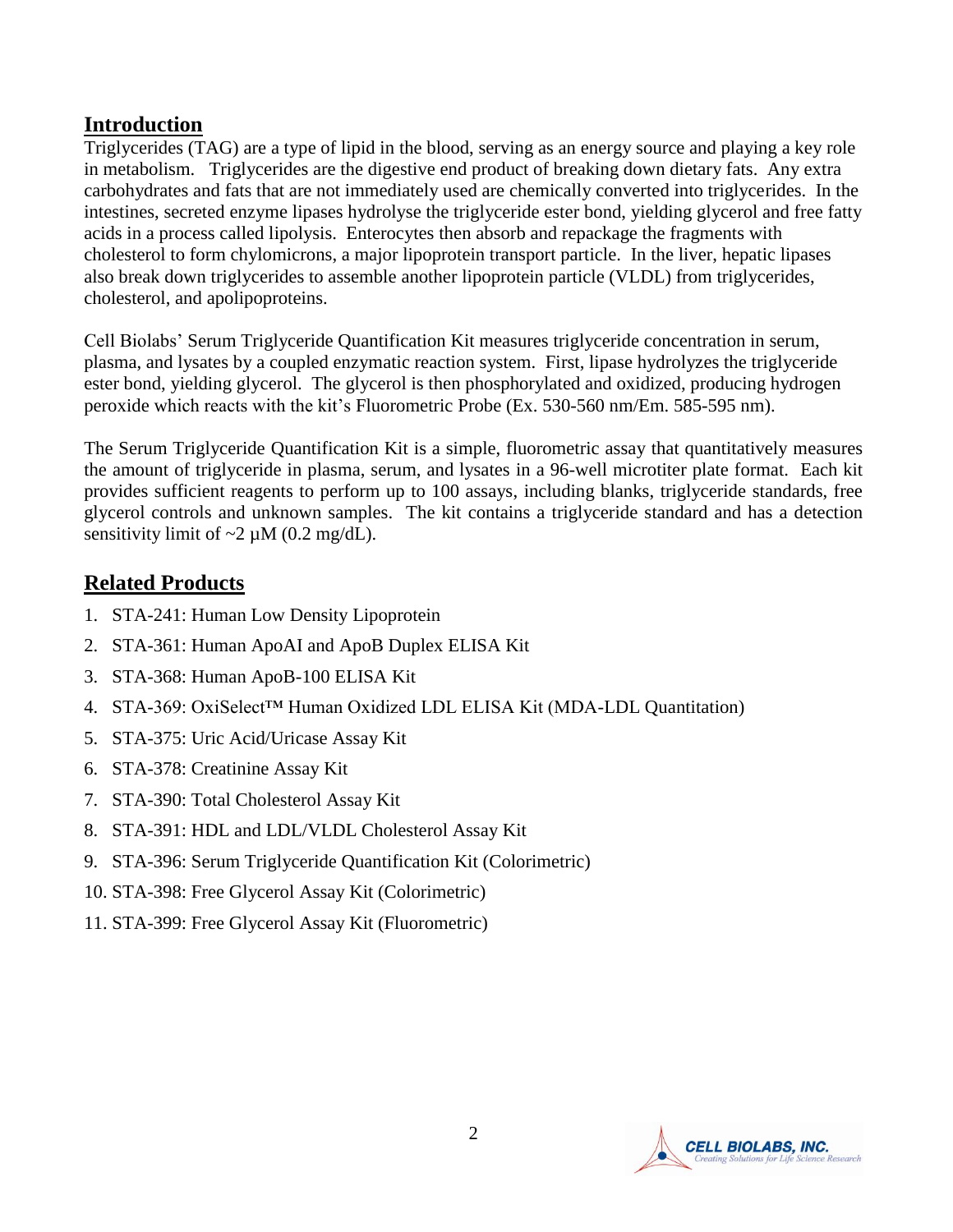## **Kit Components**

- 1. Triglyceride Standard (Part No. 239601): One 200 µL vial (equivalent to 20,000 mg/dL triglyceride mixture with average MW of 873).
- 2. 10X Assay Buffer (Part No. 239802): One 1.5 mL vial.
- 3. 10X Lipase Solution (Part No. 239602): One 1 mL vial.
- 4. 5X Enzyme Mixture (Part No. 239803): Four 525 µL vials.
- 5. 200X Fluorometric Probe (Part No. 239901): One 55 µL amber vial.

# **Materials Not Supplied**

- 1. Standard 96-well fluorescence black microtiter plate
- 2. 10  $\mu$ L to 1000  $\mu$ L adjustable single channel micropipettes with disposable tips
- 3. 50 µL to 300 µL adjustable multichannel micropipette with disposable tips
- 4. Multichannel micropipette reservoir
- 5. Fluorescence microplate reader capable of reading excitation in the 530-560 nm range and emission in the 585-595 nm range.

## **Storage**

Store entire kit at -80ºC. Avoid multiple freeze/thaws by aliquoting. The Fluorometric Probe is light sensitive and should be maintained in amber tubes.

## **Preparation of Reagents**

- Triglyceride Standard, 10X Assay Buffer, 10X Lipase Solution, and 5X Enzyme Mixture should be thawed/maintained at 4ºC during assay preparation. All are stable for 1 week at 4ºC. For longer term storage, each should be aliquoted and frozen at -80ºC to avoid multiple freeze/thaws.
- 200X Fluorometric Probe should be thawed/maintained at room temperature during assay preparation. Any unused material should be aliquoted and frozen at -80ºC to avoid multiple freeze/thaws.

# **Preparation of Triglyceride Standard**

 To prepare the triglyceride standards, first perform a 1:100 dilution of the stock Triglyceride Standard in deionized water. Prepare only enough for immediate use (e.g. Add 10 μL of 20,000 mg/dL Triglyceride Standard to 990 μL deionized water). This solution has a concentration of 200 mg/dL. Use this 200 mg/dL triglyceride solution to prepare standards in the concentration range of  $0 - 20$  mg/dL by further diluting in deionized water (e.g. Add 100  $\mu$ L of 200 mg/dL triglyceride solution to 900 µL deionized water - see Table 1 below). Triglyceride diluted solutions and standards should be prepared fresh.

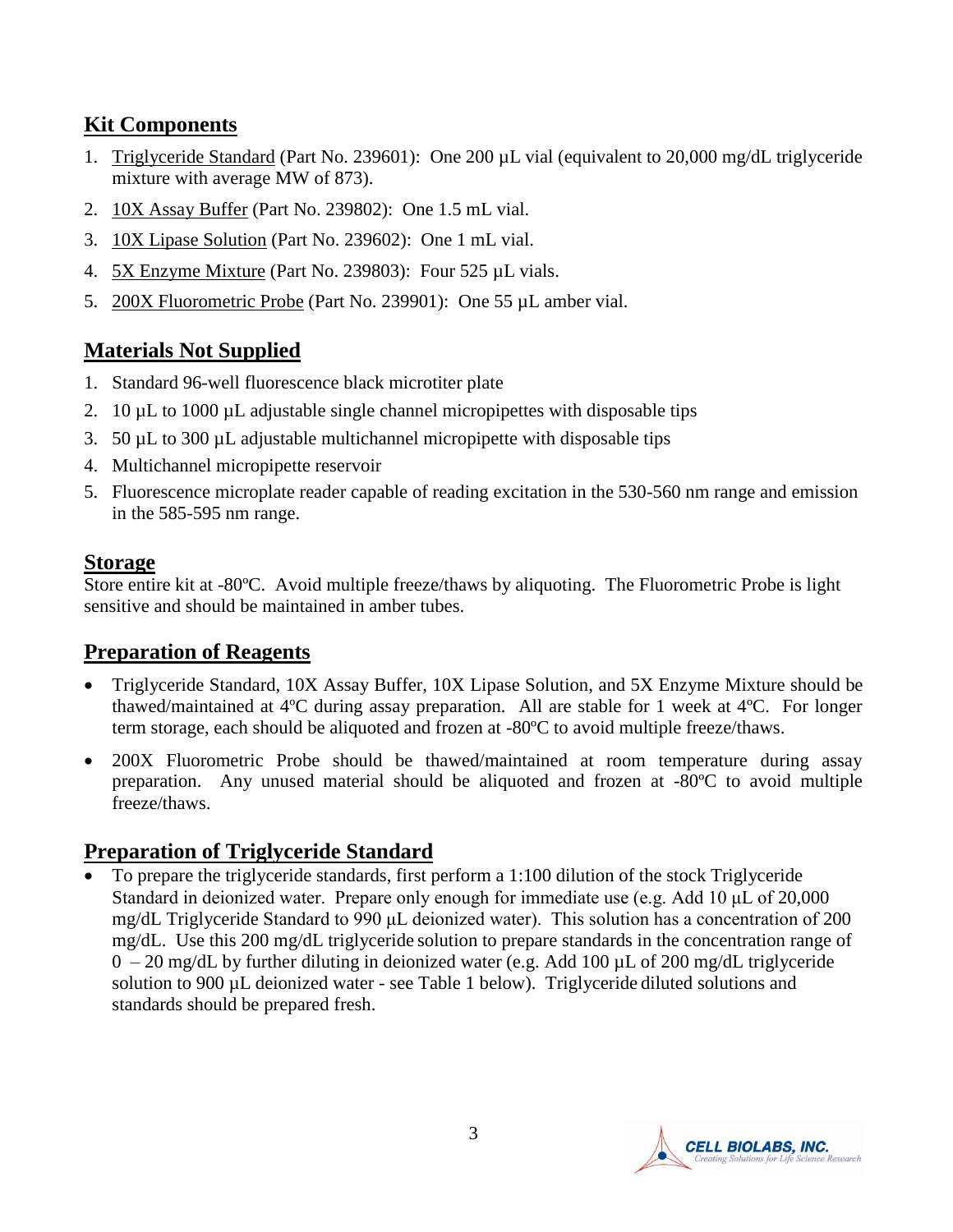|                       |                        |                  | Final               | <b>Final</b>        |
|-----------------------|------------------------|------------------|---------------------|---------------------|
|                       |                        | <b>Deionized</b> | <b>Triglyceride</b> | <b>Triglyceride</b> |
| <b>Standard</b>       | 200 mg/dL Triglyceride | Water            | <b>Standard</b>     | <b>Standard</b>     |
| <b>Tubes</b>          | Standard $(\mu L)$     | $(\mu L)$        | (mg/dL)             | $(\mu M)$           |
|                       | 100                    | 900              | 20                  | 229                 |
| $\mathcal{D}_{\cdot}$ | 250 of Tube #1         | 250              | 10                  | 114.5               |
| 3                     | 250 of Tube $#2$       | 250              | 5                   | 57.25               |
|                       | 250 of Tube $#3$       | 250              | 2.5                 | 28.63               |
| 5                     | $250$ of Tube #4       | 250              | 1.25                | 14.31               |
| 6                     | $250$ of Tube #5       | 250              | 0.625               | 7.156               |
| ┑                     | $250$ of Tube #6       | 250              | 0.313               | 3.578               |
| 8                     |                        | 250              |                     |                     |

#### **Table 1. Preparation of Triglyceride Standards**

#### **Preparation of Samples**

- Plasma: Collect blood with an anticoagulant such as heparin, citrate or EDTA and mix by inversion. Centrifuge the blood at 1000 x g at 4°C for 10 minutes. Collect plasma supernatant without disturbing the white buffy layer. Sample should be tested immediately or frozen at -80°C for storage. Plasma must be diluted before assaying (1:20 to 1:80 in PBS). Normal triglyceride levels in human plasma are considered less than 150 mg/dL; however, very high levels can exceed 500 mg/dL.
- Serum: Collect blood in a tube with no anticoagulant. Allow the blood to clot at room temperature for 30 minutes. Centrifuge at 2500 x g for 20 minutes. Remove the yellow serum supernatant without disturbing the white buffy layer. Samples should be tested immediately or frozen at -80°C for storage. Serum must be diluted before assaying (1:20 to 1:80 in PBS). Normal triglyceride levels in human serum are considered less than 150 mg/dL; however, very high levels can exceed 500 mg/dL.
- Cell Lysates: Collect 10 x  $10^6$  cells by centrifugation at 1000 x g for 10 minutes. Discard the supernatant and resuspend in 1 mL of cold PBS containing 1% Triton X-100. Homogenize or sonicate the cell suspension. Centrifuge at 10000 x g for 10 minutes at 4°C. Carefully collect the supernatant and store on ice for immediate use. For longer term storage, freeze the lysate at -80°C for up to 1 month. Cell lysates must be further diluted before assaying (1:10 or greater).
- Tissue Samples: Weigh out 200 mg of tissue and mince into small pieces. Homogenize the minced tissue in 1 mL of cold PBS containing 1% Triton X-100. Centrifuge at 10000 x g for 10 minutes at 4°C. Carefully collect the supernatant and store on ice for immediate use. For longer term storage, freeze the homogenate at -80°C for up to 1 month. Cell lysates must be further diluted before assaying (1:10 or greater).

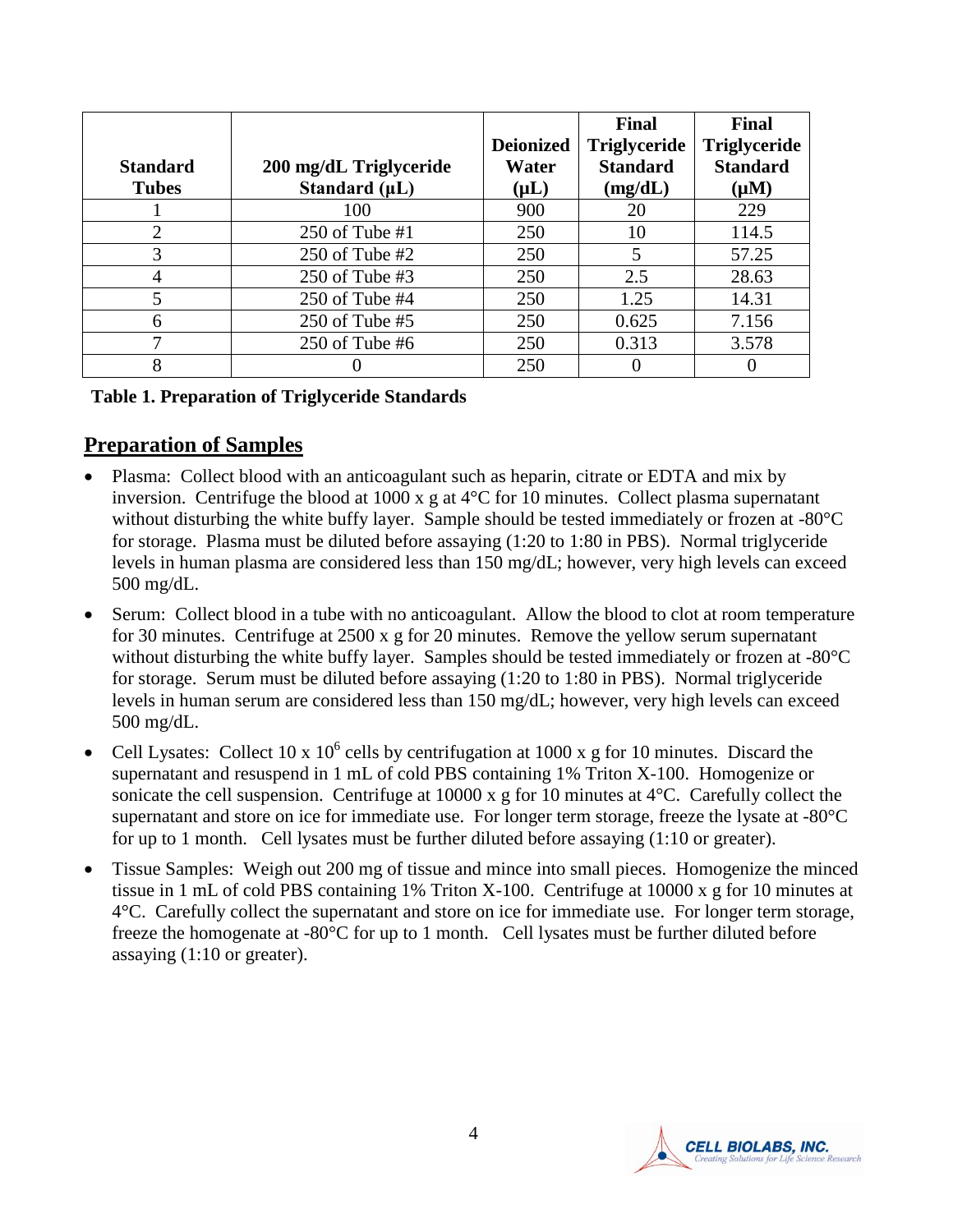## **Assay Protocol**

Each triglyceride standard and sample should be assayed in duplicate or triplicate. Additionally, each sample should be tested without lipase to determine free glycerol background. A freshly prepared standard curve should be used each time the assay is performed.

- 1. Add 10 µL of the diluted triglyceride standards or samples to the 96-well fluorescence microtiter plate.
- 2. **Maintain all components/mixtures at 4ºC.** According to Table 2 (below), prepare the desired volume of Reaction Mixture (based on the # of tests) in the following sequence:
	- a. In a tube, add the appropriate volume of deionized water.
	- b. To the water add the corresponding volume of 10X Assay Buffer. Mix well.
	- c. Add the corresponding volume of 5X Enzyme Mixture.
	- d. Next, add the corresponding volume of 10X Lipase Solution.

**Note: To determine background free glycerol signal, this step should be skipped (without lipase). Deionized water should be used to make up the volume.** 

e. Finally, add the corresponding volume of 200X Fluorometric Probe. Mix well and immediately use.

*Note: Reaction Mixture will appear slightly pink in color. This is normal background and should be subtracted from all absorbance values.*

| Deionized | 10X Assay     | 5X Enzyme | 10X Lipase | 200X                | <b>Total Volume</b> | # of Tests in     |
|-----------|---------------|-----------|------------|---------------------|---------------------|-------------------|
| Water     | <b>Buffer</b> | Mixture   | Solution   | <b>Fluorometric</b> | of Reaction         | 96-well Plate     |
| (mL)      | (mL)          | (mL)      | (mL)       | Probe $(\mu L)$     | Mixture (mL)        | $(90 \mu L/test)$ |
| 4.950     |               |           |            | 50                  |                     | <b>100</b>        |
| 2.475     | 0.5           |           | $0.5\,$    | 25                  | 4.5                 | 50                |
| 0.990     | 0.2           | 0.4       | 0.2        |                     | $1.8\,$             | 20                |

#### **Table 2. Preparation of Reaction Mixture**

- 3. Transfer 90 µL of the above Reaction Mixture to each well (already containing 10 µL of triglyceride standard or sample).
- 4. Cover the plate wells to protect the reaction from light.
- 5. Incubate at room temperature for 30 minutes on an orbital shaker.
- 6. Read the plate with a fluorescence microplate reader equipped for excitation in the 530-560 nm range and for emission in the 585-595 nm range.
- 7. Calculate the concentration of triglyceride within samples by comparing the sample fluorescence to the standard curve. Negative controls (without triglyceride) should be subtracted. Fluorescence from free glycerol should also be deducted for true triglyceride values.

#### **Example of Results**

The following figures demonstrate typical Serum Triglyceride Quantification Kit results. One should use the data below for reference only. This data should not be used to interpret actual results.

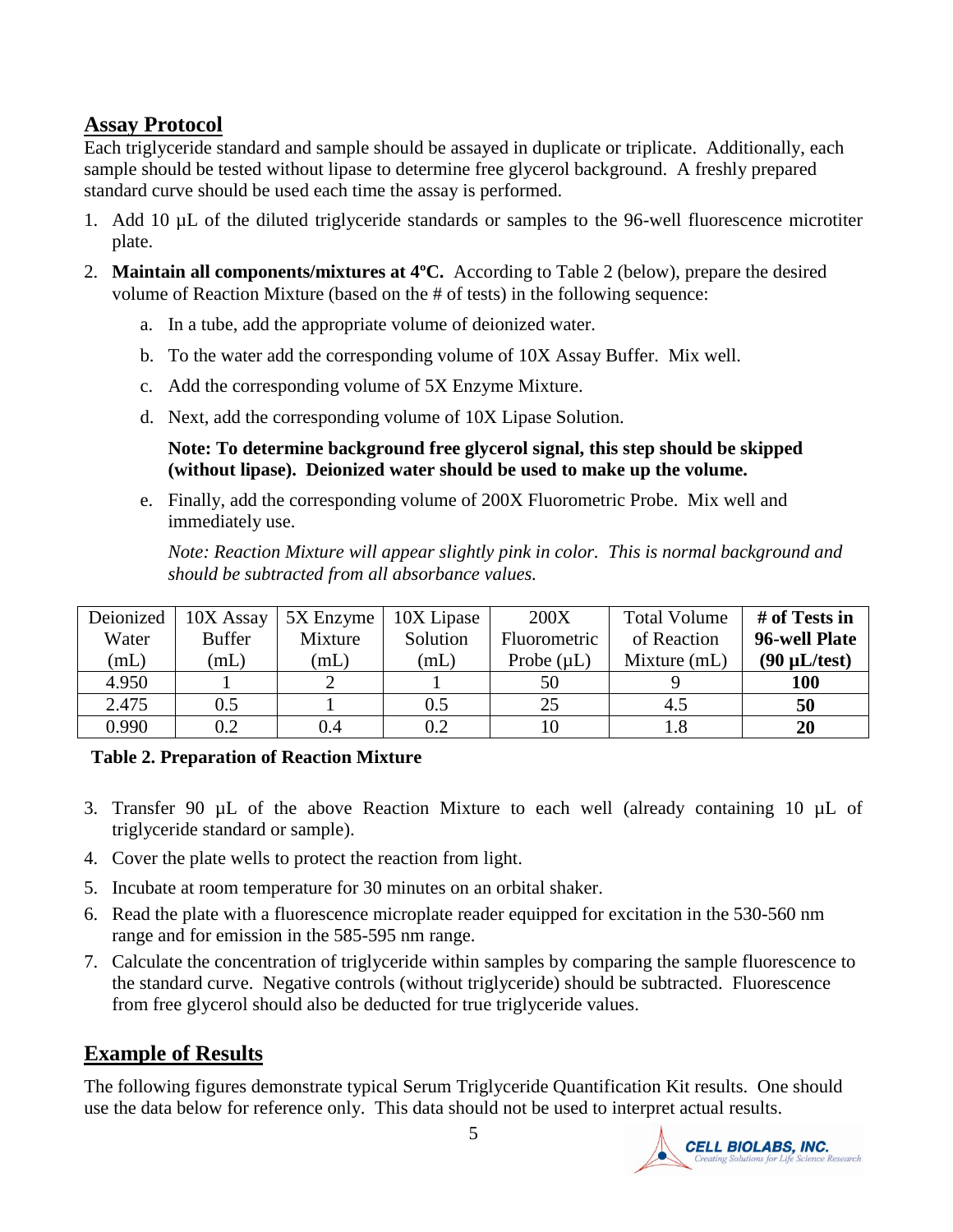

**Figure 1: Triglyceride Standard Curve.** Triglyceride standard curve was performed according to the Assay Protocol, data plotted in  $\mu$ M (left) and mg/dL (right).

#### **References**

- 1. Bucolo, G. and David, H. (1973) *Clin. Chem.* **19(5)**, 476-482.
- 2. Fossati, P. and Prencipe, L. (1982) *Clin. Chem.* **28(10)**, 2077-2080.
- 3. McGowan, M.W. et al. (1983) *Clin. Chem.* **29(3)**, 538-542.
- 4. Mendez, A.J., Cabeza, C., and Hsia, S.L. (1986) *Anal. Biochem.* **156**, 386-389.

#### **Product Citations**

- 1. Deng, Q. et al. (2020). Dietary Lactic Acid Bacteria Modulate Yolk Components and Cholesterol Metabolism by Hmgr Pathway in Laying Hens. *Braz. J. Poult*. **22**(3):eRBCA-2020-1261. doi: 10.1590/1806-9061-2020-1261.
- 2. Nzuza, S. et al. (2019). Naringin abrogates HIV-1 protease inhibitors-induced atherogenic dyslipidemia and oxidative stress in vivo. *Journal of Functional Foods*. **52:**156-164. doi:10.1016/j.jff.2018.11.007.
- 3. An, J.P. et al. (2019). Flavone glycosides from Sicyos angulatus and their inhibitory effects on hepatic lipid accumulation. *Phytochemistry*. **157**:53-63. doi: 10.1016/j.phytochem.2018.10.013.

#### **Warranty**

These products are warranted to perform as described in their labeling and in Cell Biolabs literature when used in accordance with their instructions. THERE ARE NO WARRANTIES THAT EXTEND BEYOND THIS EXPRESSED WARRANTY AND CELL BIOLABS DISCLAIMS ANY IMPLIED WARRANTY OF MERCHANTABILITY OR WARRANTY OF FITNESS FOR PARTICULAR PURPOSE. CELL BIOLABS's sole obligation and purchaser's exclusive remedy for breach of this warranty shall be, at the option of CELL BIOLABS, to repair or replace the products. In no event shall CELL BIOLABS be liable for any proximate, incidental or consequential damages in connection with the products.